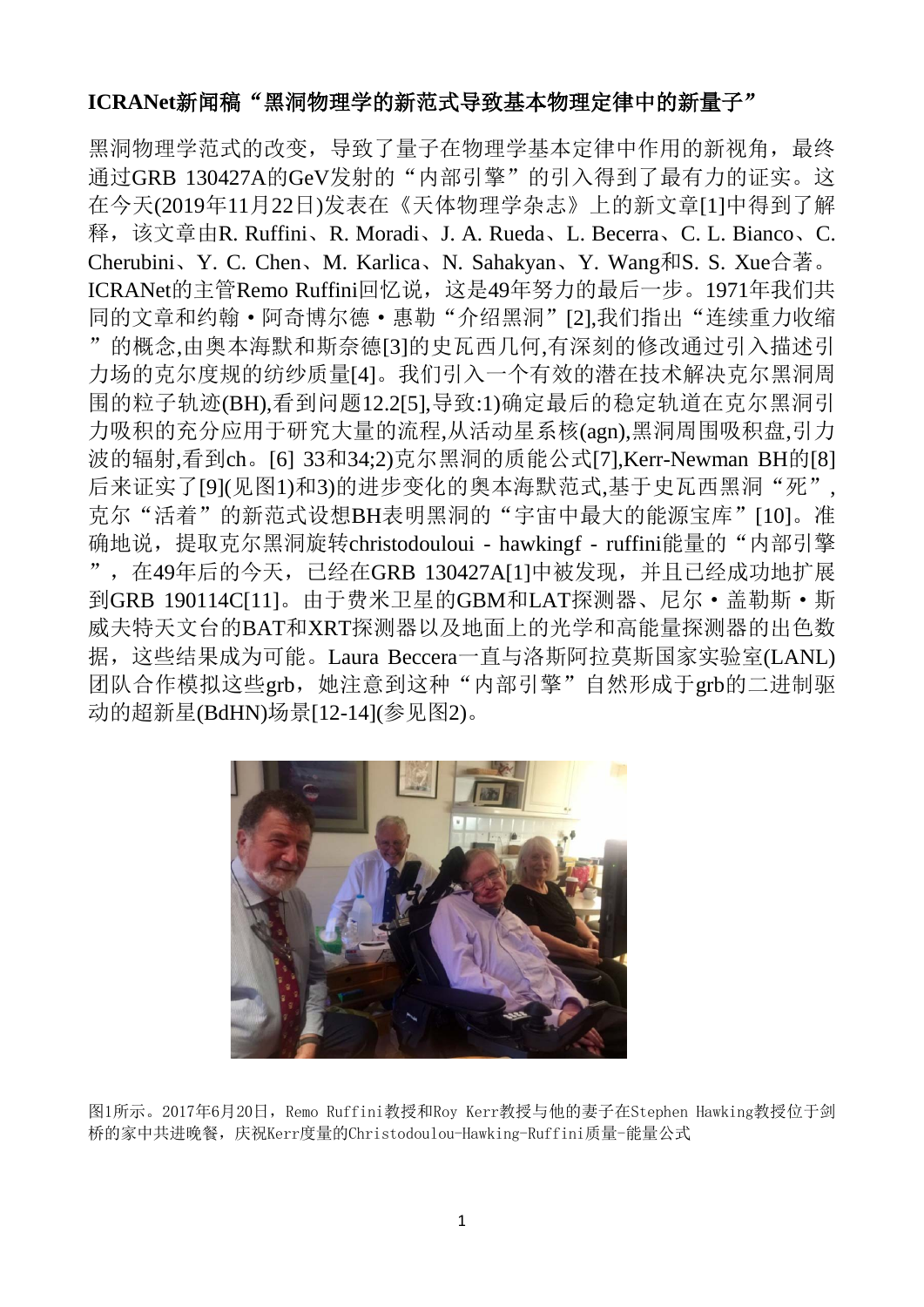Rahim Moradi回忆道:黑洞能量提取的一个非常有效的电动力学过程发生在"内 部引擎"中,由一个旋转的黑洞在极低密度离子化等离子体背景和一个与旋转 轴平行的磁场组成。这些特征与通常假设的真空解、渐近平面性相反,更重要 的是, "内部引擎"必须是非平稳的。电子以黑洞可提取的能量为代价加速到 超高能量:黑洞的质量和自旋随着时间的推移而减小,保持黑洞不可约质量不变 。豪尔赫达评论:定量,我们得到两个伽马线暴系统的三个内在发动机的参数,黑 洞质量M,自旋α,磁场B0,要求系统满足三个条件:(1)GeV光子发射的能量来源于 黑洞的旋转能量;(2)磁场中电子的同步辐射决定了观测到的GeV光度的时间尺度 ;(3)系统对于GeV光子的发射是透明的。将该模型应用于GRB 130427 a时,我们 发现[1]:α= 0.5,M = 2.3倍太阳质量,略高于临界质量中子星的引力坍缩(NS),和 B0 = 3 x1010 G,足以解释GeV通过同步辐射发射。GRB 190114 c[11]:α= 0.4 M = 4.4倍太阳质量,和B0 = 4 x1010 g .,首次给出了明确的证据表明,黑洞在BdHNe 我吹毛求疵的吸积在NS形式。图3显示了"内部引擎"如何加速电子离开黑洞 ,以螺距角(电子运动与磁场之间的角度)的函数发出同步辐射。

罗菲尼补充道:"内部引擎的运作在一系列离散的"量化"的步骤中,真实的电动 排放,排放的blackholic量子能量[15]:ε=ħΩeff。沿旋转轴,电子获得的总势能 :ΔΦ=ħωeff。这里Ωeff eωeff是有效的频率只取决于基本常数,电子质量,费用,和 普朗克质量;中子质量和三个"内部引擎"参数。我们获得blackholic量子,ε~ 1037尔格,最大能量的电子,ΔΦ~ 1018 eV,同步加速器辐射的发射时间,10 - 14年代 ,导致1051 GeV光子光度erg / s。每一个量子化的事件只带走黑洞10-16的旋转能 量,这意味着这一过程可以持续很长时间,为黑洞提供离子化的等离子体。

C. L. Bianco和She-Sheng Xue也回忆道:所有这些都暗示了从传统的高密度物质 的引力吸积到黑洞的范式的完全转变。在黑洞的引力作用下,将高密度物质加 速到1016-1017厘米的距离,使之对高能光子透明,这对自然界来说似乎太昂贵 了。相反,我们的"内部引擎"采用了更有效的电动力学吸积过程,作用于10-14 g/cm3[16]的极低密度离子化等离子体,直接在黑洞视界附近产生可观察到的 高能发射,在那里,克尔黑洞的旋转能量被提取出来。

Karlica Narek Sahakyan,英里,日圆陈Chen Yu和王评论:我们渴望应用该模型,成功 地用于GRB 130427[1]和GRB 190114 c[11],提取更大质量的黑洞agn的能量(例如, 中央黑洞M87的近1010倍太阳质量), "内部引擎"的重复订单的时间表是小时  $[15]$ 

克里斯蒂安·切鲁比尼和西莫尼塔·菲利比评论:这个结果最有趣的一个方面是 1037 erg的黑洞量子的发射, 时间跨度为10-14秒, 在整个宇宙中都发生了, 因 为到处都有均匀的grb宇宙存在。有趣的是,在[16]中提出了GRB在我们的宇宙 生命进化中可能扮演的角色的设想,现在可能在观察到GRB 130427A之后进一 步在数量上扩展。

2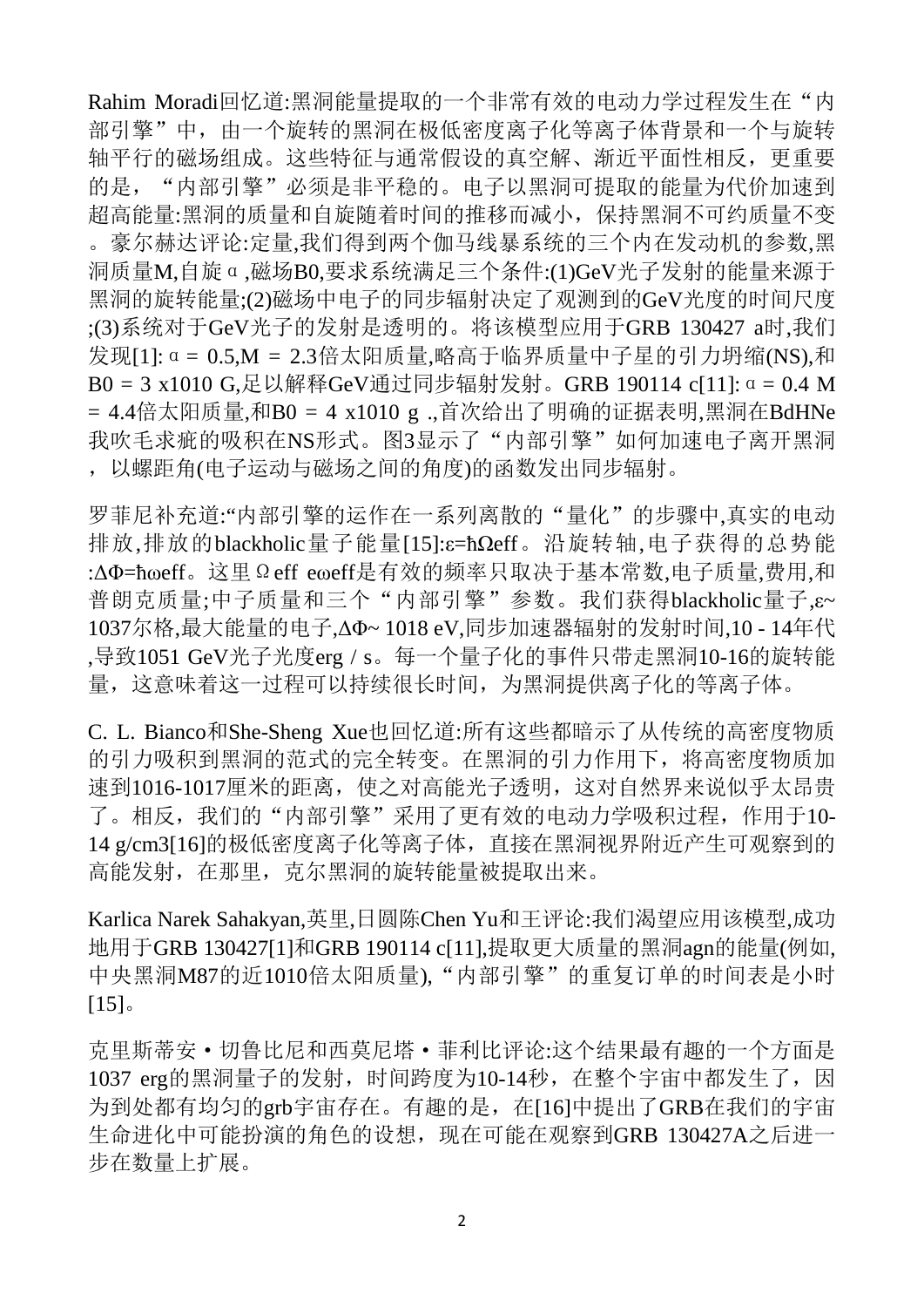- [1] R. Ruffini, R. Moradi, J. A. Rueda, L. Becerra, C. L. Bianco, C. Cherubini, S. Filippi, Y. C. Chen, M. Karlica, N. Sahakyan, et al., Astroph. J. 886, 82 (2019), arXiv:1812.00354, UR[L https://arxiv.org/abs/1812.00354.](https://arxiv.org/abs/1812.00354)
- [2] R. Ruffini and J. A. Wheeler, Phys. Today 24, 30 (1971), URL https://doi.org/10.1063/1.3022513.
- [3] J. R. Oppenheimer and H. Snyder, Phys. Rev. 56, 455 (1939), UR[L https://doi.org/10.1103/PhysRev.56.455.](https://doi.org/10.1103/PhysRev.56.455)

[4] R. P. Kerr, Phys. Rev. Lett. 11, 237 (1963), UR[L https://doi.org/10.1103/PhysRevLett.11.237.](https://doi.org/10.1103/PhysRevLett.11.237)

\_\_\_\_\_\_\_\_\_\_\_\_\_\_\_

[5] L. Landau and E. Lifshitz, in The Classical Theory of Fields (Fourth Edition) (ELSEVIER, Amsterdam, 1975), vol. 2 of Course of Theoretical Physics, p. xiii, fourth edition ed., ISBN 978-0-08-025072-4, URL https://doi.org/10.1016/ B978-0-08-025072- 4.50007-1 .

[6] C. W. Misner, K. S. Thorne, and J. A. Wheeler, Gravitation (Freeman and Co., San Francisco, 1973).

[7] D. Christodoulou, Phys. Rev. Lett. 25, 1596 (1970), URL [https://doi.org/10.1103/PhysRevLett.25.1596.](https://doi.org/10.1103/PhysRevLett.25.1596)

[8] D. Christodoulou and R. Ruffini, Phys. Rev. D 4, 3552 (1971), URL https://doi.org/10.1103/PhysRevD.4.3552.

[9] S. W. Hawking, Physical Review Letters 26, 1344 (1971), UR[L https://doi.org/10.1103/PhysRevLett.26.1344.](https://doi.org/10.1103/PhysRevLett.26.1344)

[10] D. Christodoulou and R. Ruffini, Essay submitted to the Gravity Research Foundation Third prize (1971), URL https: //www.gravityresearchfoundation.org/s/christodoulou\_ruffini.pdf.

[11] R. Moradi, J. A. Rueda, R. Ruffini, and Y. Wang, ArXiv e-prints (2019), arXiv:1911.07552, URL https://arxiv.org/ abs/1911.07552.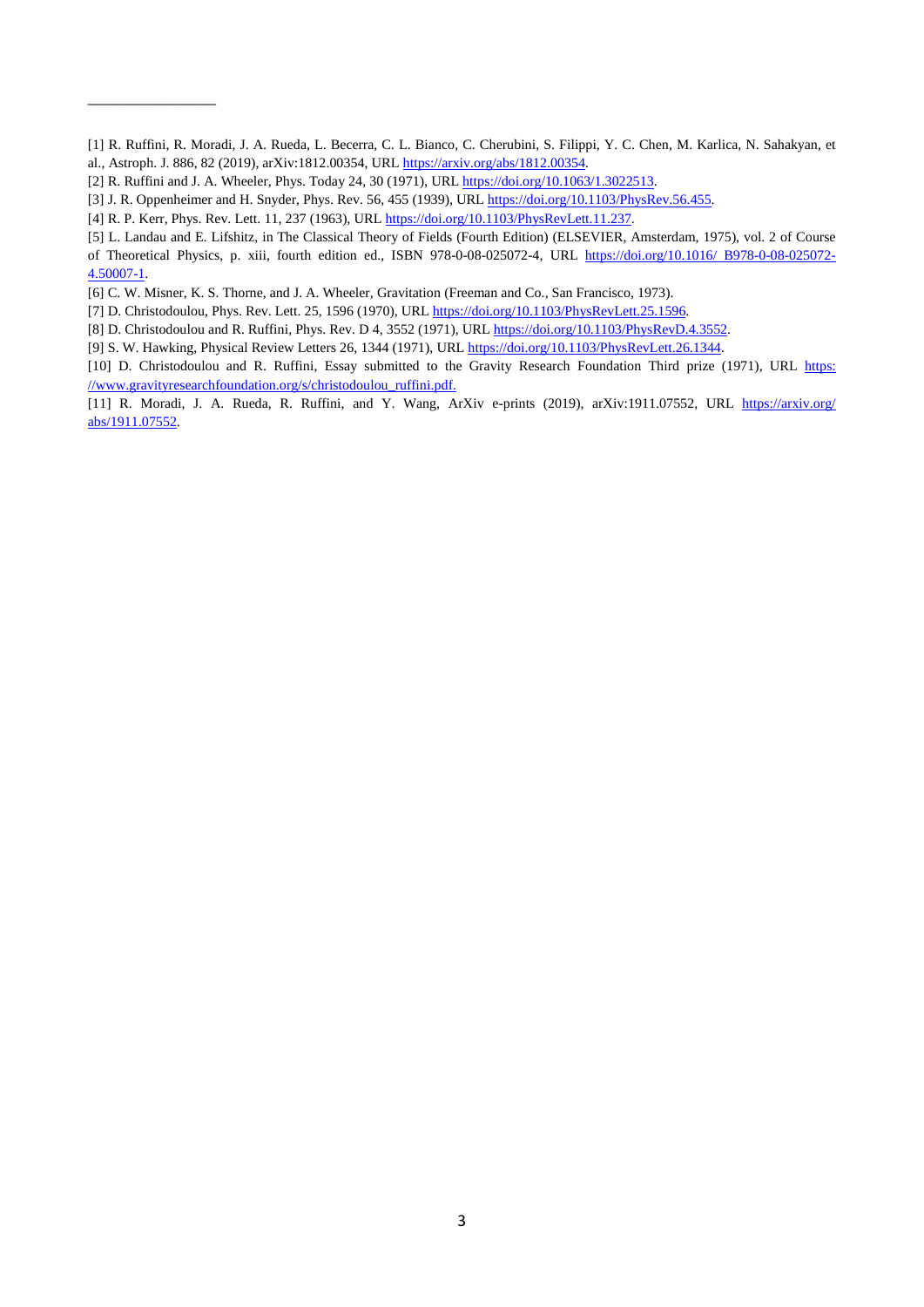

图2所示。进化路径(左手边,从上到下)导致BdHN I的前身,碳氧星(COcore)-NS双星[18,19]。BdHN我开 始第二个超新星爆炸(SN) ("SN-rise"),留下了一个新生的NS(νNS),并产生一个吹毛求疵的吸积过程 在NS同伴[13]。当NS达到临界质量时,形成一个黑洞[14,20],并在其周围形成一个空腔[16]。新生的黑 洞,从塌陷的NS中继承的嵌入磁场,以及周围的低密度离子化等离子体,符合GRB的"内部引擎",这解 释了通过同步辐射产生的高能GeV发射。